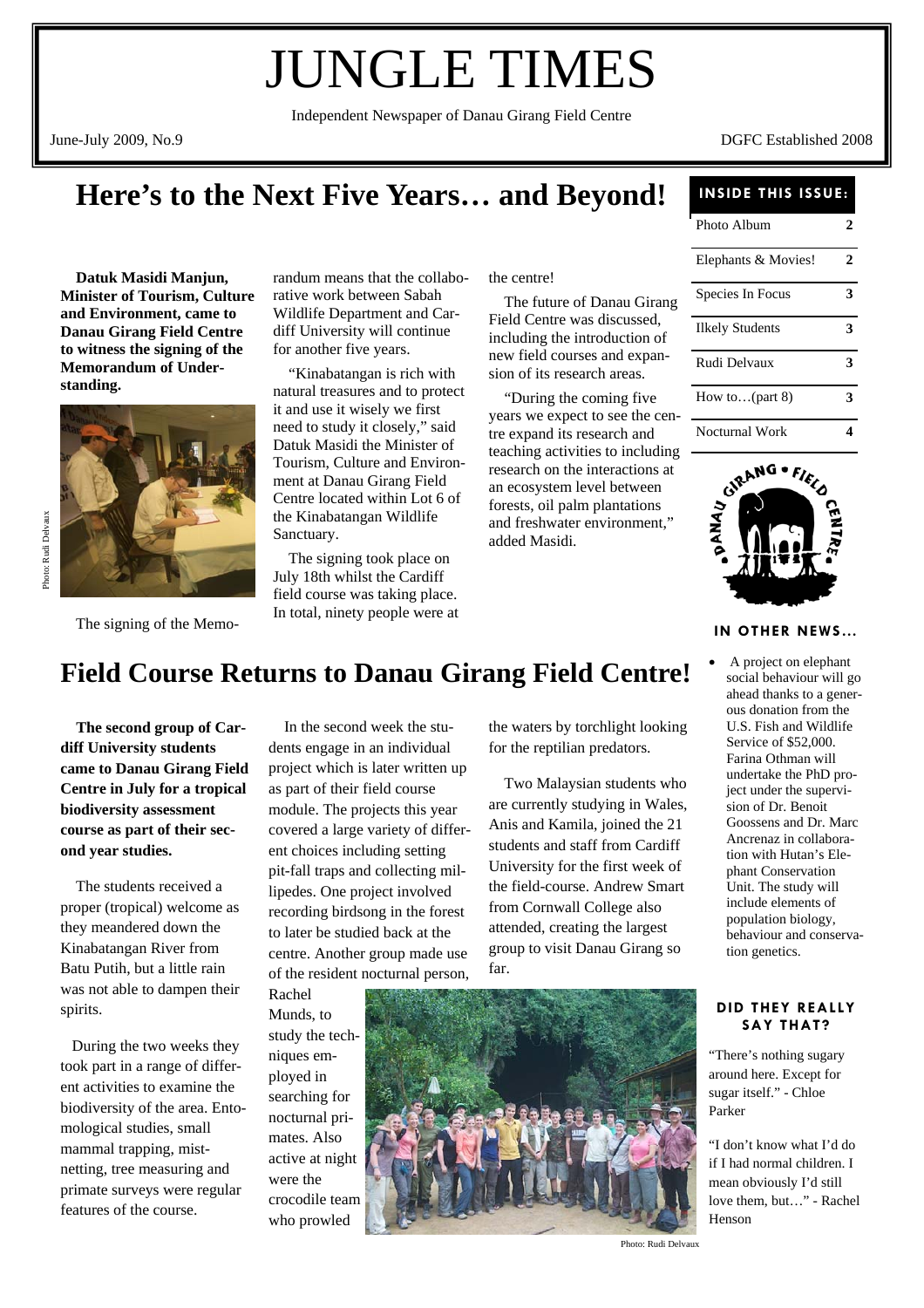

**ELEPHANTS AND MOVIE STARS!** 

 **Excitement rippled through Danau Girang Field Centre this month as rumours of elephants and movie stars found their way to students' ears.** 

 Although elephants were sighted nearby in October, their last visit to the centre was in August 2008. They passed through the site whilst travelling eastwards along the edge of the river. This June a group of elephants were taking a very similar route and were spotted on the riverbank before travelling through Danau Girang in the early hours of the morning.

 Datuk Michelle Yeoh was also in the area, filming for a new documentary programme. The star is well known for roles in James Bond: Tomorrow Never Dies, Memoirs of a Geisha and the memorable fight scenes in Crouching Tiger Hidden Dragon.

 The elephants were travelling in a group of around fifteen animals and left plenty of evidence to remember them by. Enormous footprints and piles of elephant poo are still being found on the DGFC trails, over three weeks after their visit!

 New elephant-fences constructed around the boat-house and the water tower are still intact and the structures are still standing, so the well behaved visitors are welcome

*birthday bowling—DGFC vs Hutan!* 



Elephants and Movie Stars...

back anytime!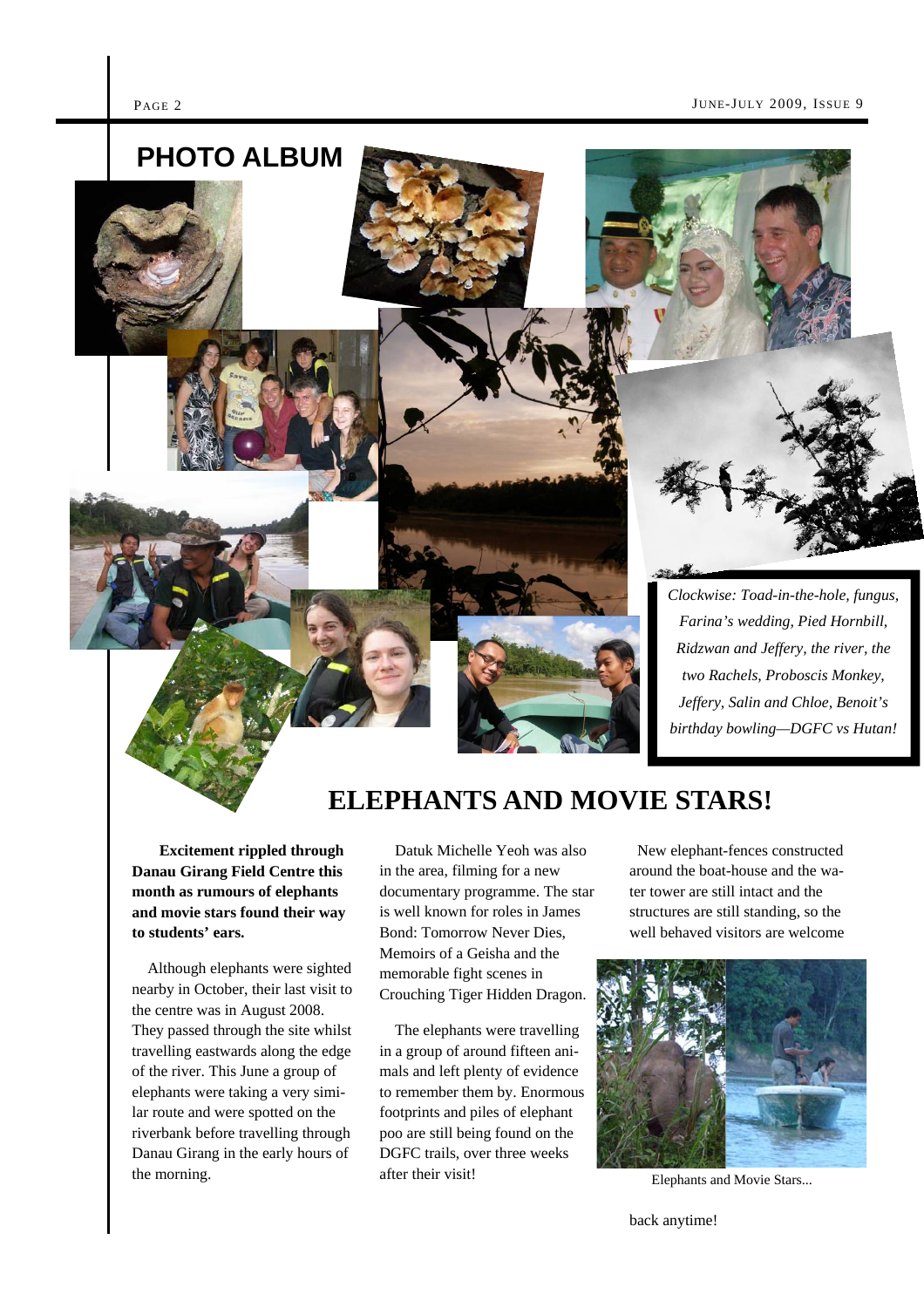## **SPECIES IN FOCUS: The Slow Loris**

**This month Rachel Munds takes a look at the Slow Loris** 

**Common Name:** Bornean Slow Loris

**Scientific Name:** *Nycticebus menagensis* 

**Distribution:** Five species of Slow Loris (genus *Nycticebus*) can be found throughout South East Asia. The Bornean Slow Loris is the smallest, and believed to be the most insectivorous, of the lorises. It is only found on Borneo and exists as a single species on the island.

 The Bornean loris is classified as 'vulnerable' according to IUCN and Appendix I by CITES.

#### *The Slow Loris*

*Hidden in a deep dark Bornean forest Resides the smallest of the small slow loris.* 

## **Ilkley Grammar to the Rescue...**

 Eight Students, two staff members from Ilkley Grammar School and one local guide worked hard to help clean up the Kinabatangan.

 90 kg of Rubbish was collected from Sungai Khoya and the students did a wonderful job of cleaning up the old site of Uncle Tan's Jungle Camp. The rubbish was disposed of at Bukit Garam after being taken by boat to Batu Putih.

The task took five days to complete.

## **HOW TO: Maintain a Botanical Plot**  *Nuggets of knowledge from the jungle...*

 **There are four botanical plots at Danau Girang, containing a total of 820 labelled trees. It's up to the PTY students to keep them in working order.** 

 In each of the plots trees with a DBH (Diameter at Breast Height) of 10cm or higher have been labelled. Sometimes the labels are subject to weather-damage or unintentional vandalism by various junglecreatures and must be replaced.

1. The plots were checked twice this year by the Professional Training Year students and David Stanton, from Cardiff. They were checked before and after the floods hit the area in January. Trees were checked against a numbered list and those not found were recorded as miss*small Because it lives in the trees, sometimes ones more than 15 meters tall!* 

*The small slow loris appears extra* 

*15 meters tall, its meals it may lap For it enjoys sweet, sticky sap* 

*Sweet, sticky sap, fruit, birds and small mammals are excellent bait Because they comprise the diet of this unique primate* 

*This unique primate is active at night And during the day is out of sight* 

*Out of sight, it may seem difficult to find* 

*But a headlamp will make its eyes* 

ing or tagless. 2. Back at Danau Girang Headquarters, new labels were printed for trees that had lost their tags during the rainy

3. The tags were then cut up and

5. The PTY students then visited each plot with a hammer and nails and tried to find the trees that were un-findable the first time around, due to lack of labels. This was no easy task; it called upon their patience, mosquito-tolerance and treeidentification skills like no mission they had ever encountered. They also saw a turtle.

wire threaded through to hold

season.

laminated… 4. ...and shiny new lengths of

them in place.

## **Photo-tastic!**



*Students cleaning up!*  Photo: Rudi Delvaux

 Photographer Rudi Delvaux is spending one month at Danau Girang Field Centre.

 Rudi has spent time looking for wildlife in the forest, elephants in Sukau and taken boat cruises on the river in search of the perfect shot. In addition he's had his cameras at the ready for all the special events at DGFC this month. See more of his work at: www.rudidelvaux.com

*shine* 

*Its eyes shine and orange they become Thanks to their tapetum lucidium* 

*Their tapetum lucidium is a feature For a many a nocturnal creature* 

*A nocturnal creature threatened mainly by the pet bazaar Making one wonder, how far, how far? How far will slow lorises survive? Can their populations revive?* 

*Their populations revive only time will tell for the slow lorises Who lives in SE Asian deep dark forests.* 



Photos: Rudi Delvaux

Photos:

aux Rudi Delv



*Attaching the first label* 



*A turtle, taken at Tree 153,* 

Disclaimer: No trees were seriously injured in the labelling of our plots.